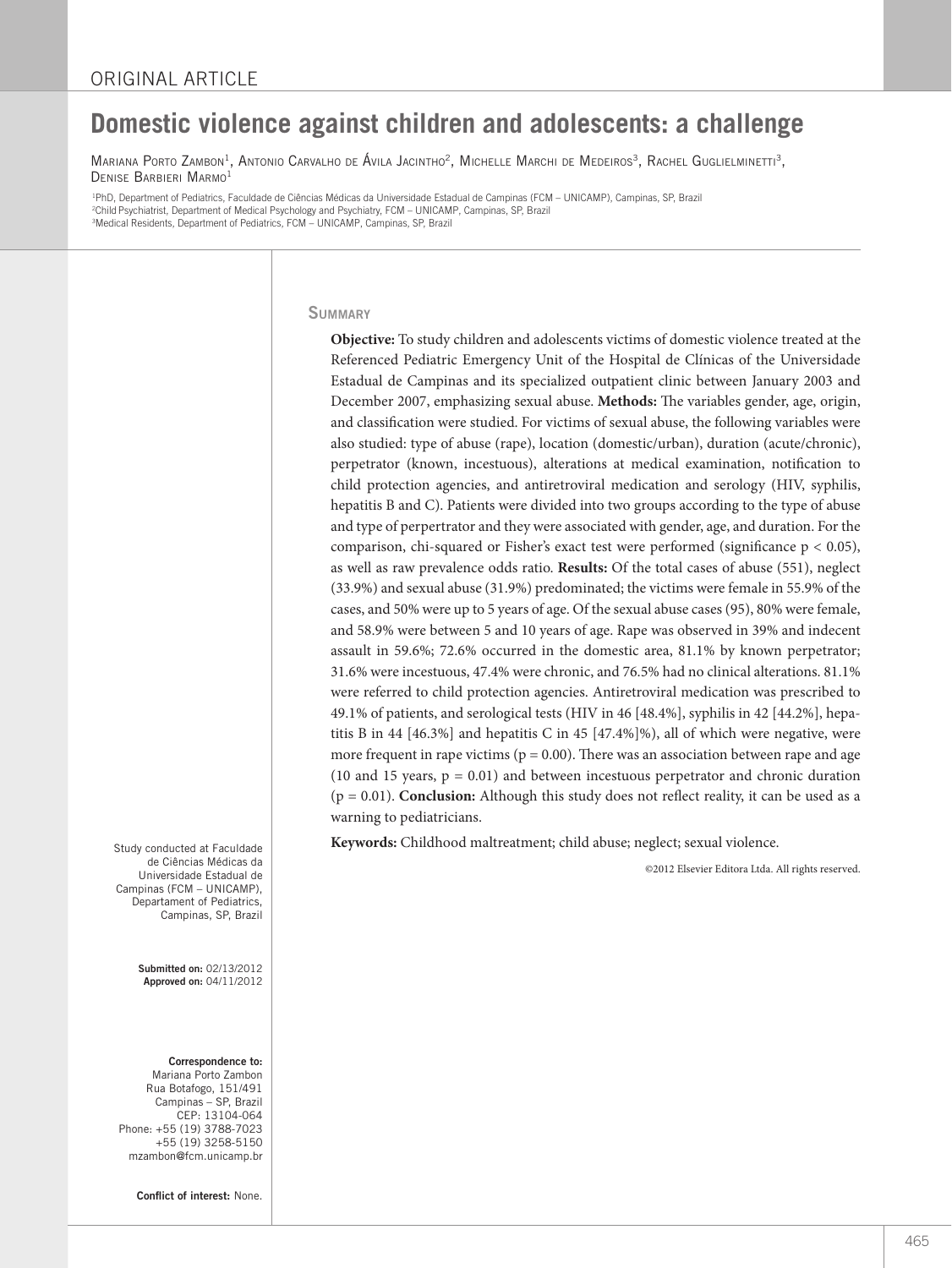## **INTRODUCTION**

For centuries, children and adolescents have been victims of violence around the world. However, only since 1962, when the "battered child syndrome" was described by American pediatrician C. Henry Kempe, has maltreatment of children and adolescents become a widely recognized fact<sup>1</sup>. Since then, several national and international conventions have been proposed in order to protect this population.

Violence against children and adolescents, a current issue of extreme importance, has acquired alarming proportions, becoming a serious public health problem. In Brazil, it started to receive greater attention from authorities in the late 1980s, due to the promulgation of the Federal Constitution, in 1988, and of the Child and Adolescent Statute (ECA) in 1990. The law mandates the reporting of suspected or confirmed cases, establishing penalties for doctors, teachers, and those responsible for the health and education institutions that fail to notify the fact<sup>2,3</sup>.

Most definitions of maltreatment incorporate two key elements: evidence of harmful behavior towards the child and presence of damage resulting from such conduct. The abuse may be committed by omission, suppression, or transgression of the rights of the child or adolescent, as defined by sociocultural norms and legal conventions<sup>4,5</sup>.

Experiences of violence occurring during childhood are likely to interfere significantly in the future development of the child, with results ranging from maladaptive behaviors and emotional deficits, to severe mental disorders such as impulsive behavior, hyperactivity disorder, learning problems at school, as well as behavior disorders and substance abuse in adolescence<sup>6-8</sup>.

Some factors have been associated with the occurrence of child maltreatment, such as unfavorable social conditions (poverty, promiscuity, medical and social support deficits, unemployment, bad housing conditions), families with economic hardship, dysfunctional family relationships, separated parents, low parental education level, families in which abusive or neglectful parents were abused or neglected in childhood, parents (or guardians) who are drug users or have other psychiatric disorders (personality disorders, depression, psychosis, etc.), besides the so-called childhood vulnerability factors, such premature birth, mental retardation, male gender, adoption, and living in shelters or compulsory detention system<sup>6-9</sup>.

Notification of cases of violence against children and adolescents is still scarce, which complicates their quantification and, therefore, the knowledge of the true extent of the problem7 . Several factors are associated with this scarcity. Among these, the difficulty in diagnosis, which should be simplified and standardized by screening methods, and the "wall of silence"7 , especially in cases perpetrated in the family environment, the most frequent site of violence must be highlighted.

In the city of Campinas, there was a progressive increase in reported cases of domestic violence affecting children and adolescents after the creation of "Project Iluminar – caring for victims of sexual violence", a network of service, training and reporting of cases for both genders and all age groups, and the implementation of the Violence Reporting System (Sistema de Notificação de Violência – SISNOV) in 2005<sup>10</sup>. The Referenced Pediatric Emergency Unit (Unidade de Emergência Referenciada Pediátrica – UERP) of the Hospital de Clínicas of the Universidade Estadual de Campinas (HC – UNICAMP), is one of the services in the Campinas' Iluminar network. This unit, in addition to providing emergency care to children and adolescents victimized by violence, became the starting point, and also stimulating agent, of better systematic notification of these cases.

After the initial evaluation, the sexual abuse victims are referred to specialized outpatient care at the Violence Against Children and Adolescents Outpatient Clinic (Ambulatório de Violência Contra a Criança e o Adolescente – VCCA), focusing on pediatric and psychiatric care in addition to the support given by the unit's social worker.

Therefore, this study aimed to assess children and adolescents treated in this unit for domestic violence in the period of 2003 to 2007, with special attention to those who suffered sexual abuse, due to its greater impact.

#### **METHODS**

All children and adolescents with a diagnosis of domestic violence treated at UERP HC – UNICAMP, between January 2003 and December 2007 and subsequently followed at the VCCA outpatient clinic, both linked to the Project Iluminar Campinas, were evaluated (opened in 2000).

The following epidemiological data were analyzed for all patients with a diagnosis of domestic violence: gender, age, origin, and classification of violence, obtained from medical records. Violence was classified according to the guidelines of the Brazilian Society of Pediatrics, 2001<sup>11</sup>, as: physical abuse, sexual abuse, psychological abuse, and neglect.

Specifically for children and adolescents with a diagnosis of sexual violence, the medical records were reviewed, as well as SISNOV data. Data were recorded on a standardized form for clinical variables: type of sexual abuse (rape or not), location (domestic or urban), duration (acute or chronic), perpetrator (known or not; incestuous or not), presence of alterations at physical examination, child protection agency notification, need for antiretroviral medication, and serological tests performed (HIV, syphilis, hepatitis B and C).

For a better analysis, those aged 15 years and older and with evident lack of information in the records about the abuse were excluded from this group. Thus, a total of 95 patients were included, 60 with data obtained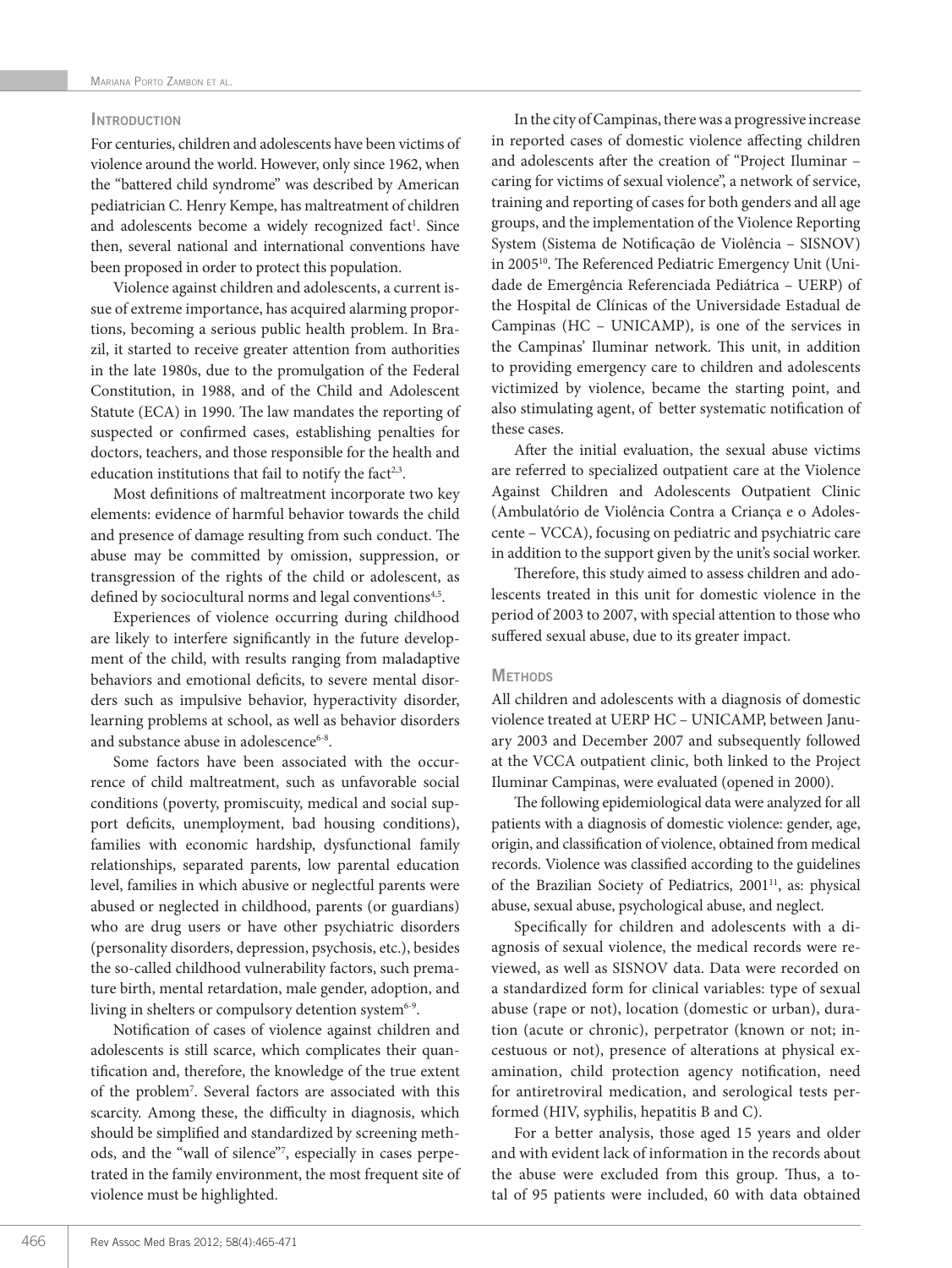from SISNOV, 64 from charts of HC – UNICAMP and 29 from both.

Regarding the type of sexual abuse, rape was considered when vaginal or anal penetration or oral sex occurred, according to the legal modifications sanctioned by the President of Brazil in August 2009 and published in the Official Gazette on August 10 of that year. The new wording of article 213 of the Penal Code, which defines rape, became: "to constrain someone by violence or serious threat, to have sexual intercourse or to practice or allow the practice of other lewd acts with him/her"<sup>12</sup>.

With respect to the perpetrator, he/she was considered known if the victim or the family knew who the perpetrator was. If the perpetrator was related by blood, the act was considered incestuous.

Patients were divided in two groups with regard to the type of sexual abuse, rape or not; and according to the perpetrator, incestuous or not; and associated with gender, age, and acute or chronic duration.

The data were computed in a clinical file and is processed using the SPSS-16.0 software (SPSS Inc. – Chicago, IL, USA). For comparison between groups, the chisquared or Fisher's exact test were used, according to the variable studied. The crude prevalence odds ratio (POR) and its 95% confidence interval (95%CI) were also determined, using Epi Info. Results were considered statistically significant when  $p < 0.05^{13}$ .

The study was approved by the Ethics Committee of Universidade Estadual de Campinas, under protocol No. 831/2009.

## **RESULTS**

Between the years 2003 and 2007, 551 cases of violence against children and adolescents were treated at HC – UNICAMP, including physical (13.4%), sexual (31.9%), and psychological (2.0%) abuse; neglect (33.9%); and undefined (18.7%). Of the total, 55.9% were females, with up to 17 years of age (mean  $= 5.75$ ,  $SD = 4.18$ ) 50% up to five years of age, and most from the city of Campinas (67.3%) (Table 1).

Of the 95 assessed children and adolescents suspected of being victims of sexual abuse, 80% were females, aged up to 14 years (mean = 7.26, SD = 2.98), with  $56.8\%$ aged between 5 and 10 years, 23.2% younger than 5 years, and 20.0% older than 10 years. Most of them (58.9%) lived in Campinas and other cities of the region. According to the type of sexual violence, 39% of the cases were characterized as rape (22.1% vaginal, 13.7% anal, and 3.2% oral sex), 59.57% indecent exposure, and only two cases were defined as sexual harassment. Most cases (72.6%) occurred in the domestic area, 81.1% by a known perpetrator, and 31.6% by an incestuous perpetrator.

Regarding the duration of the sexual abuse, 47.4% of cases were considered chronic and the physical examination description of 51 patients was considered normal in 76.5%. Child Protection Services were called in most cases (81.1%). The use of antiretroviral medication was considered for 55 patients, and the use of medication was indicated for almost half of them (49.1%). Regarding serological tests, HIV testing was performed in 46 (48.4%) children and adolescents, syphilis in 42 (44.2%), hepatitis B in

Table 1 – Distribution of cases of domestic violence between 2003 and 2007 treated at HC – UNICAMP divided according to: gender, age, origin and type of violence

|                  |    | 2003 |                   | 2004 | 2005            |      | 2006         |      | 2007         |      | Total        |      |
|------------------|----|------|-------------------|------|-----------------|------|--------------|------|--------------|------|--------------|------|
| n                |    | 133  |                   | 83   |                 | 61   | 141          |      | 133          |      | 551          |      |
|                  | n  | $\%$ | $\mathsf{n}$      | $\%$ | $\mathsf{n}$    | $\%$ | $\mathsf{n}$ | $\%$ | $\mathsf{n}$ | $\%$ | $\mathsf{n}$ | $\%$ |
| Gender           |    |      |                   |      |                 |      |              |      |              |      |              |      |
| Male             | 58 | 43.6 | 35                | 42.2 | 22              | 36.1 | 71           | 50.4 | 49           | 36.8 | 235          | 42.6 |
| Female           | 70 | 52.6 | 47                | 56.6 | 38              | 62.3 | 68           | 48.2 | 84           | 63.2 | 308          | 55.9 |
| Age              |    |      |                   |      |                 |      |              |      |              |      |              |      |
| 0-5 years        | 51 | 38.3 | 48                | 57.8 | 28              | 45.9 | 93           | 66.0 | 64           | 48.1 | 284          | 52.8 |
| 6-10 years       | 36 | 27.1 | 27                | 32.5 | 27              | 44.3 | 26           | 18.4 | 48           | 36.1 | 164          | 30.5 |
| $11-15$ years    | 35 | 26.3 | 7                 | 8.4  | 6               | 9.8  | 22           | 15.6 | 20           | 15.0 | 90           | 16.7 |
| City of origin   |    |      |                   |      |                 |      |              |      |              |      |              |      |
| Campinas         | 90 | 67.7 | 51                | 61.4 | 41              | 67.2 | 104          | 73.8 | 85           | 63.9 | 371          | 67.3 |
| Sumaré           | 19 | 14.3 | 10                | 12.0 | 4               | 6.6  | 5            | 3.5  | 14           | 10.5 | 52           | 9.4  |
| Hortolândia      | 6  | 4.5  | 6                 | 7.2  | 7               | 11.5 | 12           | 8.5  | 10           | 7.5  | 41           | 7.4  |
| Others           | 17 | 12.8 | 16                | 19.3 | 9               | 14.8 | 20           | 14.2 | 24           | 18.0 | 86           | 15.6 |
| Type of violence |    |      |                   |      |                 |      |              |      |              |      |              |      |
| Physical         | 17 | 12.8 | 8                 | 9.6  | 9               | 14.8 | 16           | 11.3 | 24           | 18.0 | 74           | 13.4 |
| Sexual           | 43 | 32.3 | 34                | 41.0 | 36              | 59.0 | 27           | 19.1 | 36           | 27.1 | 176          | 31.9 |
| Psychological    | 7  | 5.3  | $\qquad \qquad -$ |      | $\qquad \qquad$ | -    | 1            | 0.7  | 3            | 2.3  | 11           | 2.0  |
| Neglect          | 36 | 27.1 | 37                | 44.6 | 15              | 24.6 | 54           | 38.3 | 45           | 33.8 | 187          | 33.9 |
| Others           | 30 | 22.6 | 8                 | 9.6  | 9               | 14.8 | 43           | 30.5 | 25           | 18.8 | 103          | 18.7 |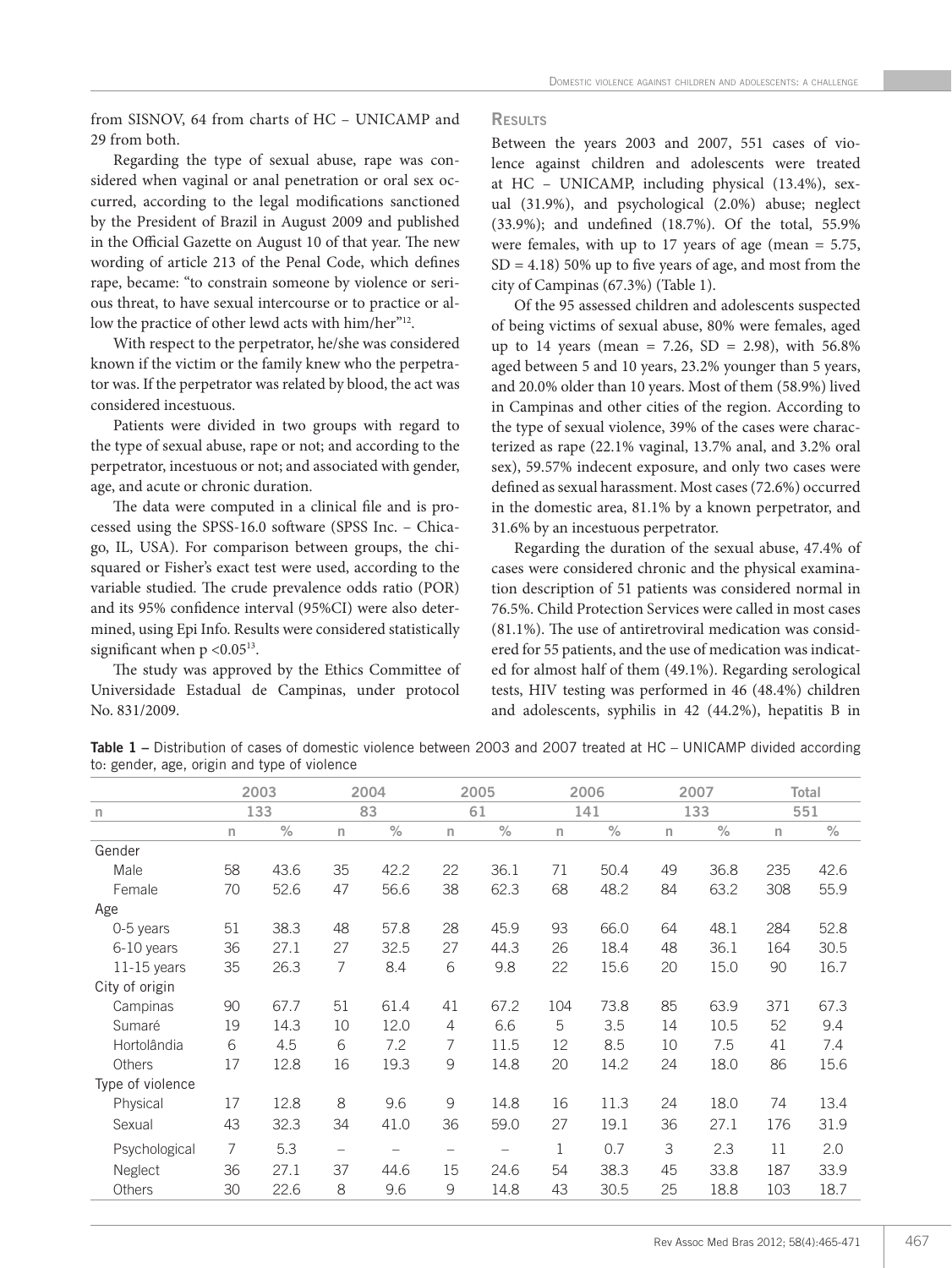44 (46.3%), and hepatitis C in 45 (47.4 %); all results were negative (Table 2). In patients who were victims of rape, the collection of serological tests and the start of antiretroviral therapy was statistically significant ( $p = 0.00$ ).

When comparing the groups, there was no association in relation to age group among those with suspected rape, being more frequent in adolescents aged between 10 and 15 years (p = 0.01) (Table 3).

The type of perpetrator (incestuous or not) was associated with the duration of sexual abuse, with chronic cases predominating in incestuous perpetrators ( $p = 0.01$ ) (Table 4).

# **Discussion**

One of the most delicate issues, among many regarding the problem of child abuse, concerns the issue of notification and the proper diagnosis of these cases, which also has implications in research on the subject.

Domestic violence against children, especially in the form of sexual abuse, constitutes a serious public health problem, resulting in an enormous challenge to society and service organizations<sup>6,9,14</sup>.

A huge wall of silence tends to be raised around the abuse, which results in serious psychological, emotional, and social damage for the victims<sup>8</sup>. The cover-up of the abuse can occur for many reasons, from the family's omission to the child's fear that the report of the incident will result in further punishment, as well as difficulties in diagnosis and notification, to the lack of standardized and effective tools for the proper handling of cases by the Brazilian health system.

Health professionals, especially pediatricians, due to their position in the provision of services to the juvenile population, are central to the identification of individuals and population groups most vulnerable to violence, and also to the development of activities that can promote the most appropriate interventions in diagnosed cases. Moreover, they can develop preventive strategies for risk  $groups<sup>15,16</sup>$ .

The true prevalence of violence in children and adolescents is unknown, as many victims only disclose it in adulthood. Studies show that, worldwide, the prevalence of maltreatment in childhood and adolescence is very high, despite the difficulty in evaluating these data<sup>17-19</sup>. In Brazil, the prevalence found was of approximately 15% of cases of abuse and neglect in children, lower than that in India (36%), Egypt (26%), and Philippines (37%), but much higher than that in Chile (4%) and the United States  $(4.9\%)$ <sup>6</sup>.

In this study, considering the analysis of domestic violence against children and adolescents as a whole, neglect and sexual abuse predominate. Neglect is the most common form of maltreatment, comprising up to  $65\%$  of all cases<sup>9,19</sup>.

Table 2 – Distribution of clinical characteristics (gender, age range, origin, type of abuse, location, perpetrator, alteration at physical examination, use of medication and serological tests) of 95 children and adolescents treated at HC – UNICAMP between 2003 and 2007, with a diagnosis of sexual abuse

| <b>Characteristics</b> | $n$ (%)   |
|------------------------|-----------|
| Gender                 |           |
| Female                 | 80 (84.2) |
| Male                   | 15 (15.8) |
| Age range              |           |
| 0-5 years              | 22(23.1)  |
| 5-10 years             | 54 (56.8) |
| $10-15$ years          | 19 (20.0) |
| City of origin         |           |
| Campinas               | 56 (58.9) |
| Others                 | 39 (41.1) |
| <b>Type</b>            |           |
| Rape                   | 37 (38.9) |
| Others                 | 58 (61.0) |
| Location               |           |
| Domestic               | 69 (74.2) |
| Urban                  | 24 (25.8) |
| Perpetrator            |           |
| Known                  | 77 (81.9) |
| Unknown                | 17(18.1)  |
| Incestuous             |           |
| Yes                    | 30 (31.6) |
| No                     | 65 (68.4) |
| Duration               |           |
| Acute                  | 45 (69.2) |
| Chronic                | 20 (30.8) |
| Physical examination   |           |
| Normal                 | 39 (76.5) |
| Altered                | 12 (23.5) |
| Medication             |           |
| Yes                    | 27 (49.1) |
| <b>No</b>              | 28 (50.9) |
| Serological tests      |           |
| HIV                    |           |
| Negative               | 46 (48.4) |
| Syphilis               |           |
| Negative               | 42 (44.2) |
| Hepatitis B            |           |
| Negative               | 44 (46.3) |
| Hepatitis C            |           |
| Negative               | 45 (47.4) |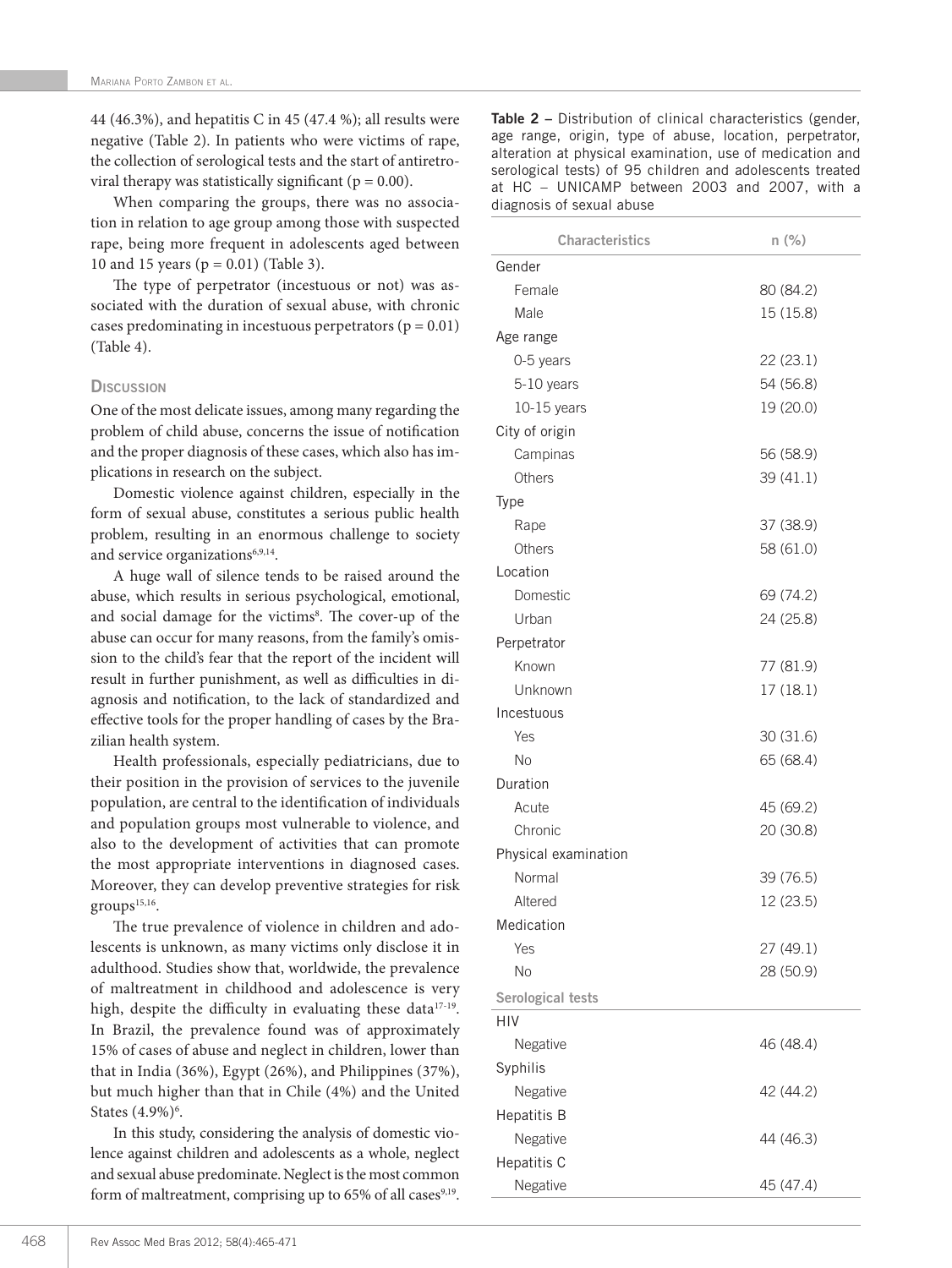|  | Table 3 – Evaluation of the type of sexual abuse, rape or not, in relation to sex, age, perpetrator, duration, performance of |  |  |  |  |  |  |
|--|-------------------------------------------------------------------------------------------------------------------------------|--|--|--|--|--|--|
|  | HIV test and treatment of 95 children and adolescents treated at HC – UNICAMP between 2003 and 2007, with a diagnosis         |  |  |  |  |  |  |
|  | of sexual abuse. $p = \text{chi-squared}$ (< 0.05)                                                                            |  |  |  |  |  |  |

| Rape           | <b>Others</b>                                                                                                                                             | <b>OR</b> | 95% CI        | p       |
|----------------|-----------------------------------------------------------------------------------------------------------------------------------------------------------|-----------|---------------|---------|
|                |                                                                                                                                                           |           |               |         |
| 30             | 49                                                                                                                                                        |           |               |         |
| 7              | 8                                                                                                                                                         | 0.70      | $0.20 - 2.43$ | 0.52    |
|                |                                                                                                                                                           |           |               |         |
| $\overline{4}$ | 17                                                                                                                                                        | 1         |               |         |
| 22             | 32                                                                                                                                                        | 2.92      | 0.77-11.95    | 0.07    |
| 11             | 8                                                                                                                                                         | 5.84      | 1.18-31.61    | $0.01*$ |
|                |                                                                                                                                                           |           |               |         |
| 12             | 18                                                                                                                                                        | 1.04      | $0.39 - 2.76$ | 0.93    |
| 25             | 39                                                                                                                                                        | 1         |               |         |
|                |                                                                                                                                                           |           |               |         |
| 23             | 22                                                                                                                                                        | 2.44      | $0.70 - 8.73$ | 0.11    |
| 6              | 14                                                                                                                                                        | 1         |               |         |
|                | $\mathbf{r} = \mathbf{r}$ , and $\mathbf{r} = \mathbf{r}$ , and $\mathbf{r} = \mathbf{r}$ , and $\mathbf{r} = \mathbf{r}$ , and $\mathbf{r} = \mathbf{r}$ |           |               |         |

\*Significant; OR, odds ratio.

Table 4 – Evaluation of the perpetrator, if incestuous or not, in relation to gender, age, duration, performance of HIV test and treatment of 95 children and adolescents treated at HC – UNICAMP between 2003 and 2007, with a diagnosis of sexual abuse.  $p = \text{chi-squared or Fisher exact test } (< 0.05)$ 

|             | Incestuous | <b>No</b> | <b>OR</b> | 95% CI        | p                 |
|-------------|------------|-----------|-----------|---------------|-------------------|
| Gender      |            |           |           |               |                   |
| Female      | 28         | 52        | 1         |               |                   |
| Male        | 2          | 13        | 0.29      | $0.04 - 1.49$ | 0.08 <sup>a</sup> |
| Age         |            |           |           |               |                   |
| 0-5 years   | 6          | 16        | 1         |               |                   |
| 5-10 years  | 19         | 35        | 1.45      | $0.43 - 4.98$ | 0.50              |
| 10-15 years | 5          | 14        | 0.95      | $0.19 - 4.67$ | 0.94              |
| Duration    |            |           |           |               |                   |
| Acute       | 11         | 34        | 1         |               |                   |
| Chronic     | 11         | 9         | 3.78      | 1.09-13.45    | 0.01 <sup>b</sup> |

<sup>a</sup>Fisher exact test; <sup>b</sup> significant; OR, odds ratio.

In this study, the predominant age group was younger than 5 years, with similar distribution between genders. Among adolescents, it is believed that there are differences between the type of abuse experienced and gender, with physical abuse predominating in boys and emotional and sexual abuse in girls<sup>20,21</sup>.

In relation to sexual abuse, its negative effect on the self-esteem and psychological development of children is unquestionable, with serious repercussions in adult life<sup>22</sup>. A recent study showed a strong association between mental disorders and a history of childhood sexual abuse, i.e., being a victim of childhood sexual abuse can cause a striking impact on the emotional development of children and adolescents<sup>23</sup>.

The current study shows that, among victims of sexual abuse only, it predominates among girls between 5 and

10 years of age. The observation that sexual abuse is more common in girls has also been reported by other studies<sup>21,22,24</sup> and in other countries. Some reasons can help the understanding of these differences. In general, boys are more reluctant and are more discrepant when reporting the fact, underestimating the problem through mechanisms of denial, while society does not consider the abuse in male children and believes they are less affected than  $f$ emales<sup>24,25</sup>.

Regarding the age range, a study conducted in Rio de Janeiro also found higher prevalence in children up to 14 years of age, where the victim has less capacity for selfdefense<sup>20</sup>. In this study, most cases of sexual abuse occurred in the home environment by a known perpetrator, with 31% of these being incestuous. Another Brazilian study demonstrated that 84.5% of children were molested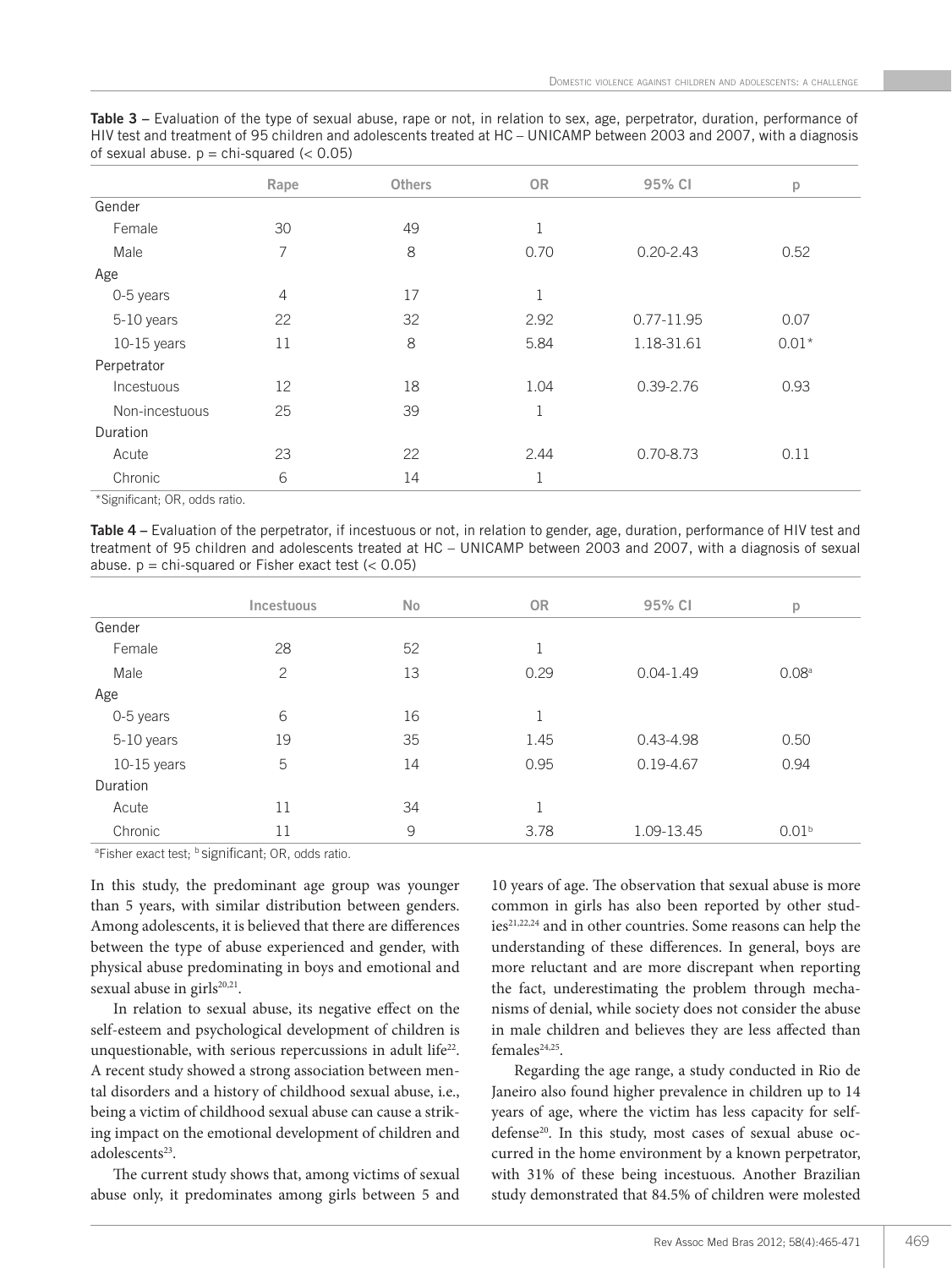by identifiable abusers, mostly family members, whereas the perpetrator was unknown in 72.3% of cases involving adolescents<sup>26</sup>.

Among those who seek treatment in this service, most were referred to Child Protection Services for evaluation of legal procedures. Brazilian law establishes that pediatricians and other professionals who treat children and adolescents must report suspected cases of domestic violence, even when they are not absolutely certain about them. This procedure is not easy and to do so, one must exercise a cautious, systematic and serious approach when evaluating these children<sup>15,16,27</sup>.

Studies have shown that the growing need to provide appropriate care for victims of sexual violence, due to their increasing numbers especially at the pediatric emergency units, discloses a structural weakness of health professionals, and reveals the structural weaknesses of the system itself, hindering early diagnosis, emergency conducts, notification, and follow-up of victims<sup>15-17</sup>.

Approximately half of the cases of sexual abuse were already chronic at the moment of notification. When medical care was finally sought, most patients had normal physical examinations, which ultimately make it more difficult to establish the diagnosis. The absence of physical alterations was also observed in other studies, which does not invalidate the diagnosis of abuse. The presence of alterations in the clinical examination, when suspected, must take into account the medical and social context, the history, and the explanation for the fact<sup>7,28,29</sup>.

The delay in the recognition of sexual abuse is inversely proportional to the degree of relationship between the victim and the perpetrator: the closer the relationship, the longer the recognition time $24,30$ . In this study, the chance that the sexual violence was incestuous in chronic cases was 3.78 times higher.

The majority of cases of sexual abuse are characterized by indecent exposure, but over one-third consists of rape victims, which pose the largest concerns, requiring laboratory investigation of sexually transmitted diseases and use of prophylactic medication<sup>30,31</sup>.

Although not very common (approximately  $5\%$ )<sup>24</sup>, sexually transmitted diseases cannot be ignored in cases of sexual abuse in children and adolescents, including HIV. The transmission of HIV depends on the infection status of the perpetrator and on the characteristics and circumstances of the abuse. Direct contact with semen or blood of the infected person is required for HIV transmission, and anal sex is more likely to infect than vaginal sex<sup>25</sup>. This service indicates serological tests for HIV, syphilis, and hepatitis B and C for victims of rape. Of the tests performed, all were negative, although prophylaxis with metronidazole, benzathine penicillin, and antiretroviral medication was indicated in 55% of the cases. The indication

for post-exposure prophylaxis must take into account not only the time after contact, but also the perpetrator's characteristics, type of abuse, medication side effects, and adherence to treatment<sup>29-31</sup>.

When assessing the risk groups for rape, no association was found with gender, perpetrator and duration, but an association was found with age range, which is similar to other studies. The group aged between 10 and 15 years was 5.84 times more likely to suffer this kind of abuse that children up to five years, probably due to the pubertal development. Drezzet et al.<sup>26</sup> found 90.8% of rape among adolescent victims of sexual abuse and indecent assault in 46.5% of children.

In rape cases, there was no difference between genders, probably due to the fact that this is the type of sexual violence most reported by males. As expected, the collection of serological tests and onset of medication therapy was statistically higher among rape victims.

Dubowitz et al.<sup>32</sup>, indicate the need to prevent child maltreatment and highlight five vulnerability aspects for the occurrence of this problem: poor performance on tests of everyday life, lower level of maternal schooling, use of drugs by the mother, maternal depression, and presence of more children in the family. Moreover, one cannot forget that after the diagnosis and subsequent disclosure of the problem, the families start to face difficulties and require assistance from medical, psychological, legal and psychosocial institutions<sup>33,34</sup>.

Although it is acknowledged that the data obtained may not reflect the full extent of the problem, this study can be seen as a warning to medical professionals, particularly in the pediatric area. Among the limitations of the data, the "wall of silence" that surrounds domestic violence needs to be highlighted, in addition to the loss of follow-up in these patients, failure to report cases and failure to recover data from medical records.

## **CONCLUSION**

Even with the increasing concern among health professionals on the problem of violence against children and adolescents, and the development of specific programs for the correct approach to these cases, a deficit in the notification and adequate characterization of cases, which may affect adequate treatment and research, is still observed.

Suspected victims of child maltreatment, including sexual abuse, should always be considered, especially in primary healthcare services, so that they can be evaluated at specialized programs with interdisciplinary teams including physicians, psychologists, social workers, child protection agencies, and legal support. The importance of specific multidisciplinary care is justified in order to organize preventive projects and monitor physical and psychological sequelae.